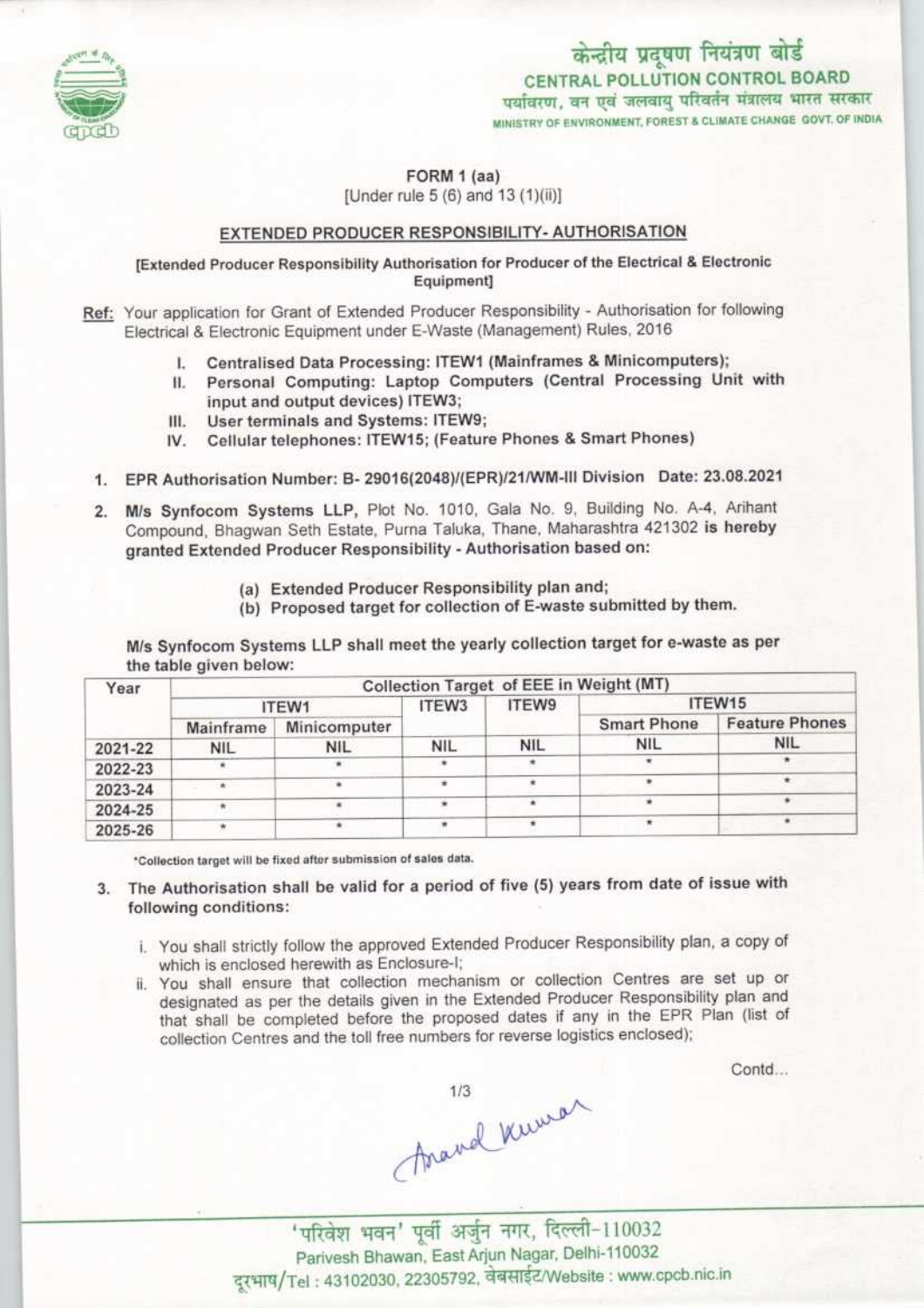

From pre page...

- iii. You shall ensure that all the collected e-waste is channelized to your dismantler/recycler M/s Z Enviro Industries Private Limited, H. No. 8-2-686/PD/B5, Prime Dwelling Apartment, MLA Colony, Banjara Hills Road NO. 12, Hyderabad 500034 and records shall be maintained at dismantler/ recycler and your end;
- iv. You shall maintain records, in Form-2 of these Rules, of e-waste and make such records available for scrutiny by Central Pollution Control Board;
- v. You shall file annual returns in Form-3 to the Central Pollution Control Board on or before 30th day of June following the financial year to which that returns relates.

# vi. General Terms & Conditions of the Authorisation:

- a.The authorisation shall comply with provisions of the Environment (Protection) Act, 1986 and the E-waste (Management) Rules,2018 made there under;
- b.The authorisation or its renewal shall be produced for inspection at the request of an officer authorised by the Central Pollution Control Board;
- c.Any change in the approved Extended Producer Responsibility plan should be informed to Central Pollution Control Board within 15 days on which decision shall be communicated by Central Pollution Control Board within sixty days;
- d.It is the duty of the authorised person to take prior permission of the Central Pollution Control Board to close down any collection centre/points or any other facility which are part of the EPR plan;
- e. An application for the renewal of authorisation shall be made as laid down in subrule (vi) of rule of 13(1) the E-Waste (Management) Rules, 2016;
- f. The Board reserves right to cancel/amend/revoke the authorisation at any time as per the policy of the Board or Government.

### vii. Additional Conditions: -

- a) That the applicant will submit annual sales data along with annual returns;
- b) That the applicant has to ensure that the addresses of collection points provided by them in their EPR Plan are correct and traceable and the collection points/centres are functional;
- c) That the applicant will submit revised application for grant of EPR Authorisation in case of applicant adding/changing PRO or changing its EPR Plan;

 $1/3$ 

Contd...

Araval Kuman